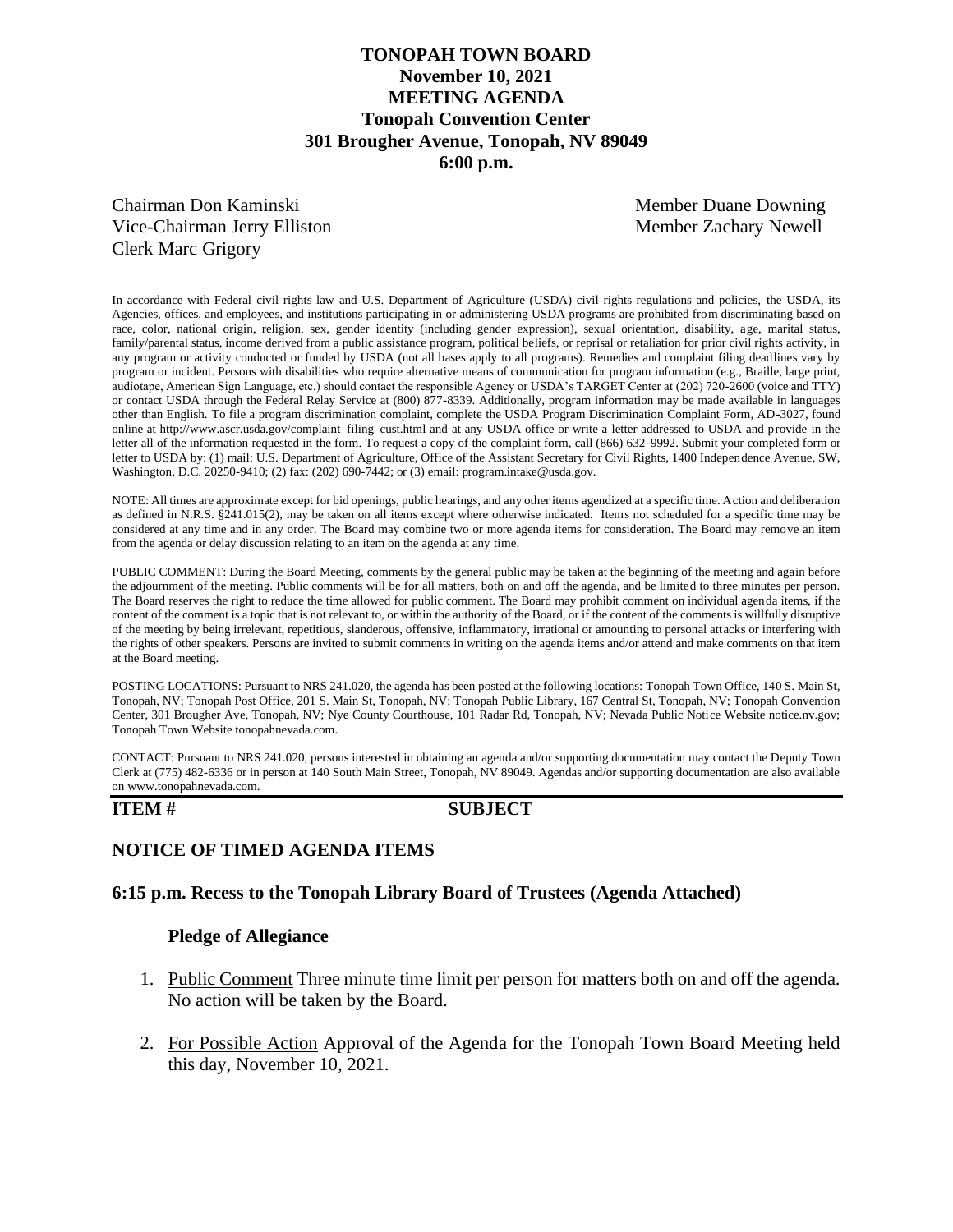- 3. For Possible Action Discussion, deliberation, and possible action to approve minutes, in context, from the regular meeting held October 27, 2021.
- 4. Town Board Member's, Department Manager's, Nye County Commissioner's, Tonopah Main Street and Nye Communities Coalition Comments This item is limited to announcements and/or topics/issues proposed for future meetings/workshops.
- 5. [For Possible Action](https://www.tonopahnevada.com/agendas/backup-2021/11-10-2021-item-5.pdf) Discussion, deliberation, and possible action to approve a 5/8 Room Tax Grant in the amount of \$1,929.50 for the Tonopah Middle School Booster Club. (Petitioner: TMS Booster Club Vice President Shannon Stringer)
- 6. [For Possible Action](https://www.tonopahnevada.com/agendas/backup-2021/StaffReports-11-10-21.pdf) Discussion, deliberation, and possible action on Department Budget Reports.
- 7. For Possible Action Discussion, deliberation, and possible action on Department Budget Reports.
	- a) Town Administration
	- b) Town Maintenance
	- c) Fire Department
	- d) Pool
	- e) Parks
	- f) Fairgrounds
	- g) Joe Friel Sports Complex
	- h) Tonopah Historic Mining Park
	- i) Convention Center
	- j) Tourism/Events, Room Tax
	- k) Capital Projects
	- l) Tonopah Public Utilities Water Fund: Administration, Operations, Distribution, Transmissions, Wells
	- m) Tonopah Public Utilities Sewer Fund: Administration, Operations, Treatment Plant
- 8. Correspondence Review and discussion; no action will be taken.
- 9. For Possible Action Approval of vouchers for payment.
- 10. Public Comment Three minute time limit per person for matters both on and off the agenda. No action will be taken by the Board.
- 11. For Possible Action Adjourn.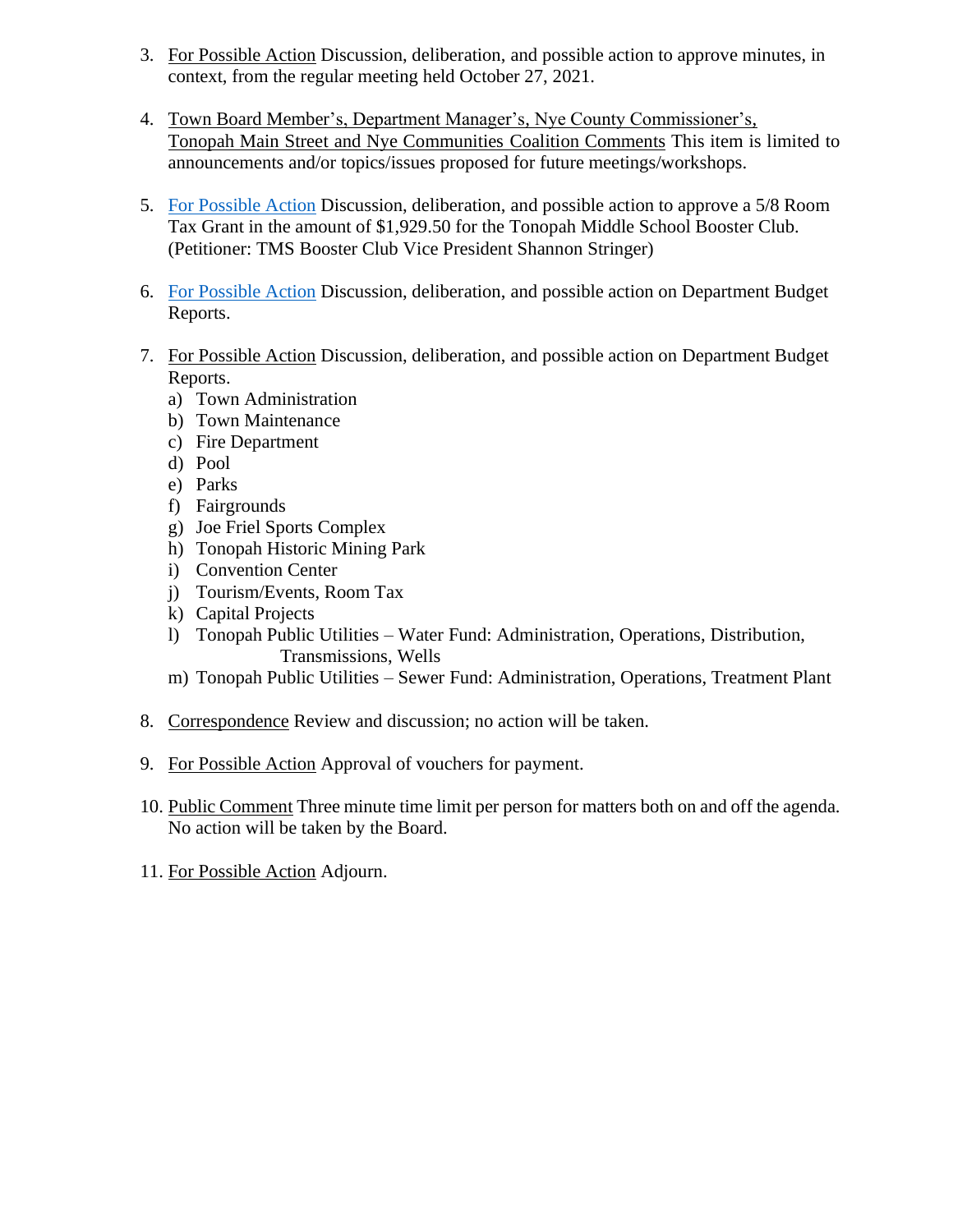# **TONOPAH LIBRARY DISTRICT BOARD OF TRUSTEES November 10, 2021 MEETING AGENDA Tonopah Convention Center 301 Brougher Avenue, Tonopah, NV 89049 6:15 p.m.**

Chairman Duane Downing Trustee Jerry Elliston Vice-Chairman Don Kaminski Trustee Zachary Newell Clerk Marc Grigory

In accordance with Federal civil rights law and U.S. Department of Agriculture (USDA) civil rights regulations and policies, the USDA, its Agencies, offices, and employees, and institutions participating in or administering USDA programs are prohibited from discriminating based on race, color, national origin, religion, sex, gender identity (including gender expression), sexual orientation, disability, age, marital status, family/parental status, income derived from a public assistance program, political beliefs, or reprisal or retaliation for prior civil rights activity, in any program or activity conducted or funded by USDA (not all bases apply to all programs). Remedies and complaint filing deadlines vary by program or incident. Persons with disabilities who require alternative means of communication for program information (e.g., Braille, large print, audiotape, American Sign Language, etc.) should contact the responsible Agency or USDA's TARGET Center at (202) 720-2600 (voice and TTY) or contact USDA through the Federal Relay Service at (800) 877-8339. Additionally, program information may be made available in languages other than English. To file a program discrimination complaint, complete the USDA Program Discrimination Complaint Form, AD-3027, found online at http://www.ascr.usda.gov/complaint\_filing\_cust.html and at any USDA office or write a letter addressed to USDA and provide in the letter all of the information requested in the form. To request a copy of the complaint form, call (866) 632-9992. Submit your completed form or letter to USDA by: (1) mail: U.S. Department of Agriculture, Office of the Assistant Secretary for Civil Rights, 1400 Independence Avenue, SW, Washington, D.C. 20250-9410; (2) fax: (202) 690-7442; or (3) email: program.intake@usda.gov.

NOTE: All times are approximate except for bid openings, public hearings, and any other items agendized at a specific time. Action and deliberation as defined in N.R.S. §241.015(2), may be taken on all items except where otherwise indicated. Items not scheduled for a specific time may be considered at any time and in any order. The Board may combine two or more agenda items for consideration. The Board may remove an item from the agenda or delay discussion relating to an item on the agenda at any time.

PUBLIC COMMENT: During the Board Meeting, comments by the general public may be taken at the beginning of the meeting and again before the adjournment of the meeting. Public comments will be for all matters, both on and off the agenda, and be limited to three minutes per person. The Board reserves the right to reduce the time allowed for public comment. The Board may prohibit comment on individual agenda items, if the content of the comment is a topic that is not relevant to, or within the authority of the Board, or if the content of the comments is willfully disruptive of the meeting by being irrelevant, repetitious, slanderous, offensive, inflammatory, irrational or amounting to personal attacks or interfering with the rights of other speakers. Persons are invited to submit comments in writing on the agenda items and/or attend and make comments on that item at the Board meeting.

POSTING LOCATIONS: Pursuant to NRS 241.020, the agenda has been posted at the following locations: Tonopah Town Office, 140 S. Main St, Tonopah, NV; Tonopah Post Office, 201 S. Main St, Tonopah, NV; Tonopah Public Library, 167 Central St, Tonopah, NV; Tonopah Convention Center, 301 Brougher Ave, Tonopah, NV; Nye County Courthouse, 101 Radar Rd, Tonopah, NV; Nevada Public Notice Website notice.nv.gov; Tonopah Town Website tonopahnevada.com.

CONTACT: Pursuant to NRS 241.020, persons interested in obtaining an agenda and/or supporting documentation may contact the Deputy Town Clerk at (775) 482-6336 or in person at 140 South Main Street, Tonopah, NV 89049. Agendas and/or supporting documentation are also available on www.tonopahnevada.com.

**ITEM # SUBJECT**

- 1. Public Comment Three minute time limit per person for matters both on and off the agenda. No action will be taken by the Board.
- 2. For Possible Action Approval of the Agenda for the Tonopah Library District Board of Trustees Meeting held this day, November 10, 2021.